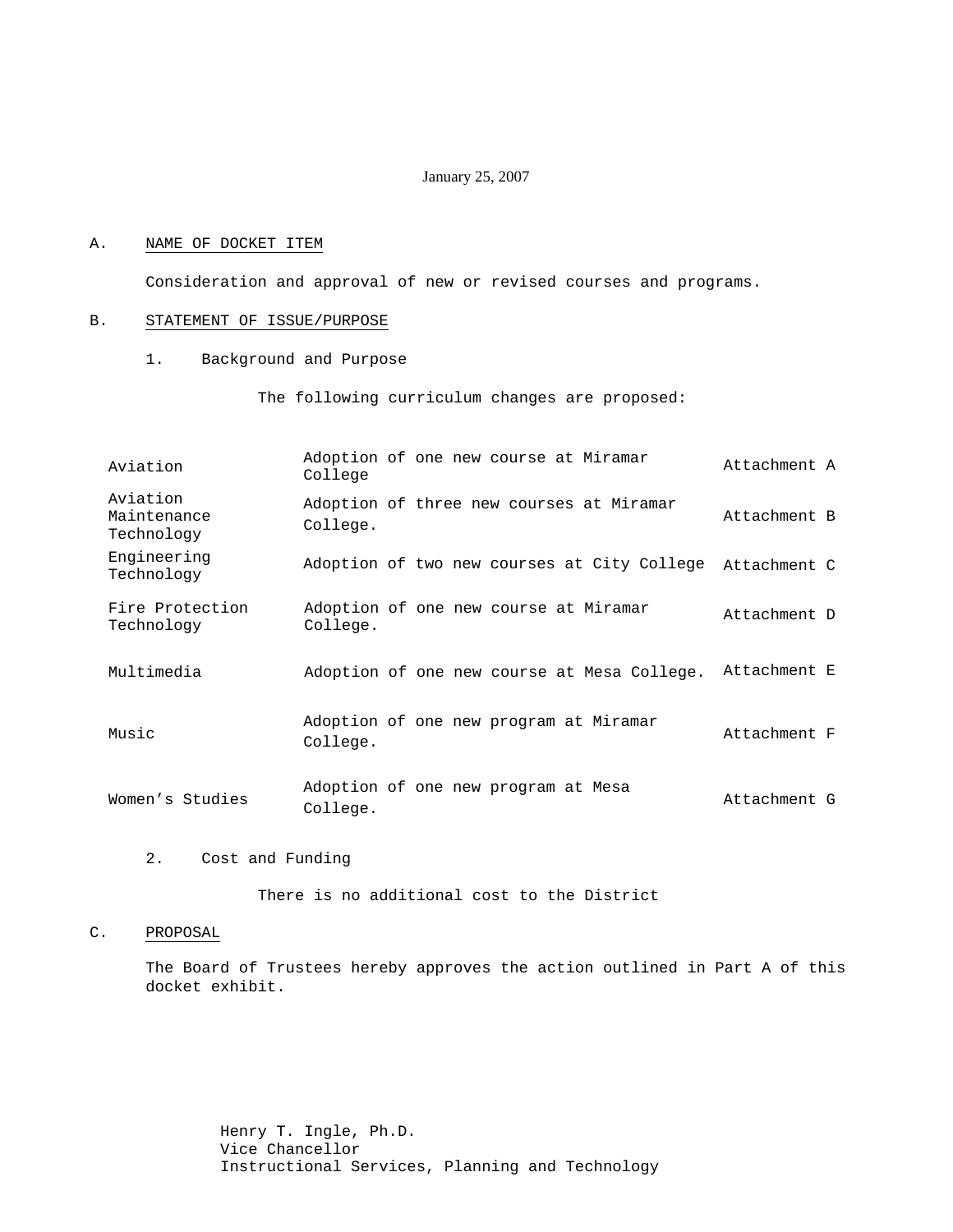Adoption of one new course at Miramar College.

Proposed course at Miramar College:

# **151 Helicopter Pilot Ground School 3.00 hours lecture, 3.00 units Grade Only**

*Advisory:* English 51 and English 56 and Mathematics 32, each with a grade of "C" or better, or equivalent, or Assessment Skill Levels W5, R5 and M20.

This course provides an introduction to helicopter operations and careers. Topics include the aerodynamic principles of helicopter flight; helicopter instruments, engines, and systems; helicopter performance and operating characteristics; and airports, airspace, weather, weather services, and navigation (as it pertains to helicopter operations). (FT) Associate Degree Credit & transfer to CSU and/or private colleges and universities.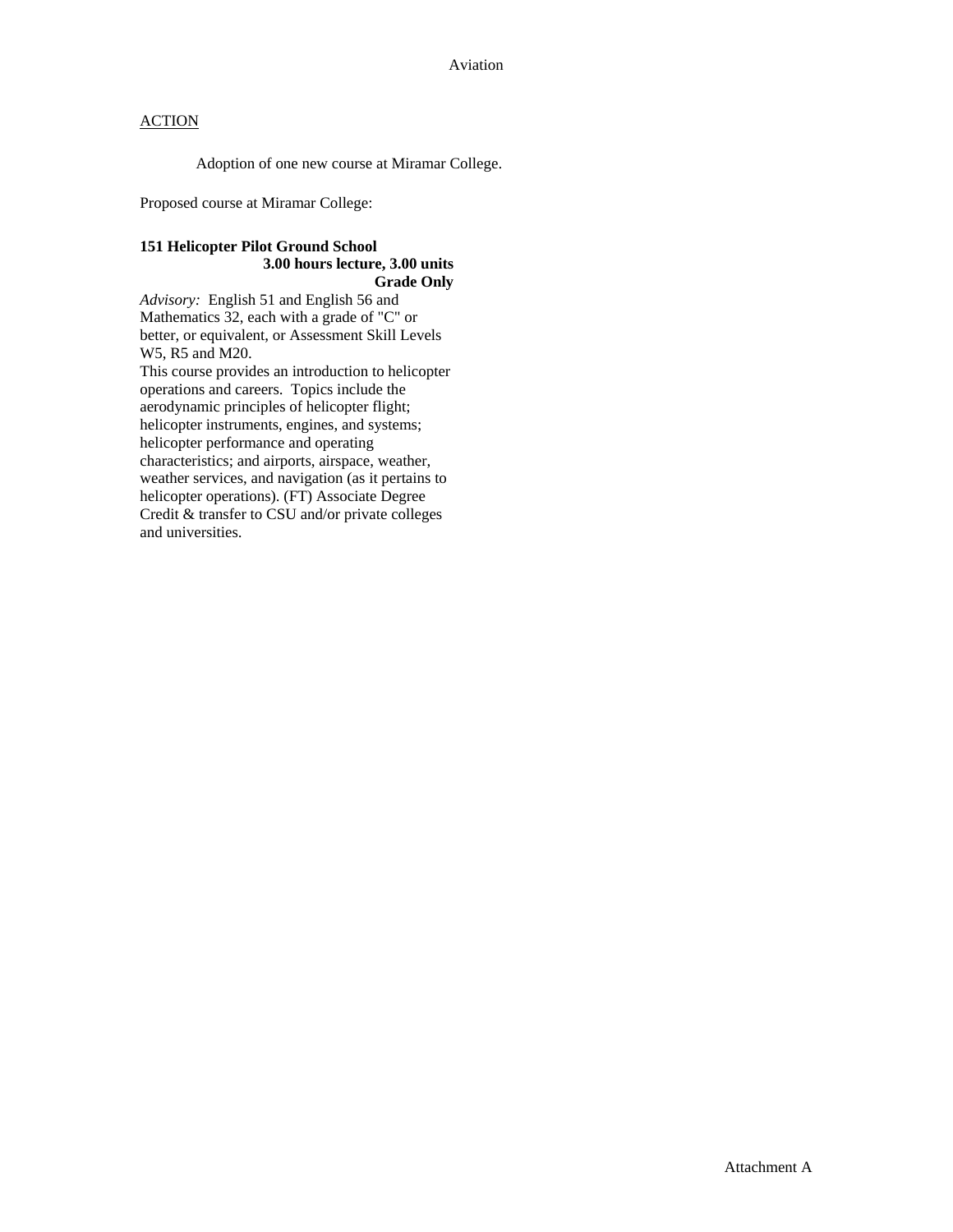Adoption of three new courses at Miramar College.

Proposed courses at Miramar College:

#### **052 Survey of Aviation Industry 1 hour lecture, 2 hour lab, 1.5 units**

# **Letter Grade or Credit/No Credit Option**

*Advisory:* English 51 and English 56 and Mathematics 32, each with a grade of "C" or better, or equivalent, or Assessment Skill Levels W5, R5 and M20.

This course introduces students to the aviation and aerospace industry and provides them with fundamental knowledge for further study in the field. Students learn about the evolution, history, and structure of the aviation and aerospace industry as well as the rules and regulations governing aviation operations. They review the current state of the industry, future directions in the field, and career options and training requirements. The course also provides students with a hands-on introduction to basic aviation maintenance skills. (FT) Associate Degree Credit only and not Transferable.

#### **101G General Aviation Technology Theory I 6 hours lecture, 6 units Grade Only**

*Advisory:* English 51 and English 56 and Mathematics 32, each with a grade of "C" or better, or equivalent, or Assessment Skill Levels W<sub>5</sub>, R<sub>5</sub> and M<sub>20</sub>.

*Limitation on Enrollment:* This course is not open to students with previous credit for AVIM 100, 101A, or 101B.

This course introduces students to the theory of basic aerodynamics. Students learn about aircraft nomenclature and structure, stability, primary and secondary flight controls, and fixed and rotary wing principles of operation. Topics include Federal Aviation Administration (FAA) and manufacturers' aircraft specifications, data sheets, manuals, publications, and related Federal Aviation Regulations, forms, and records. The course also covers weight and balance theory and ground operation and servicing. (FT) Associate Degree Credit & transfer to CSU and/or private colleges and universities.

#### **101H General Aviation Technology Theory II 6 hours lecture, 6 units Grade Only**

*Corequisite:* Completion of or concurrent enrollment in AVIM 101G with a grade of "C" or better, or equivalent.

*Advisory:* English 51 and English 56 and Mathematics 32, each with a grade of "C" or better, or equivalent, or Assessment Skill Levels W5, R5 and M20.

*Limitation on Enrollment:* This course is not open to students with previous credit for AVIM 100, 101C, 101D.

This course introduces students to the theory of aircraft fuel systems and components, instrumentation, and aircraft materials and processes. Topics include fuel management, fueling and defueling systems, dump systems, fluid lines and fittings, airframe instrument systems, corrosion control, aircraft hardware identification, materials and processes, and nondestructive testing. Students also practice documenting aircraft inspections and repairs. (FT) Associate Degree Credit & transfer to CSU and/or private colleges and universities.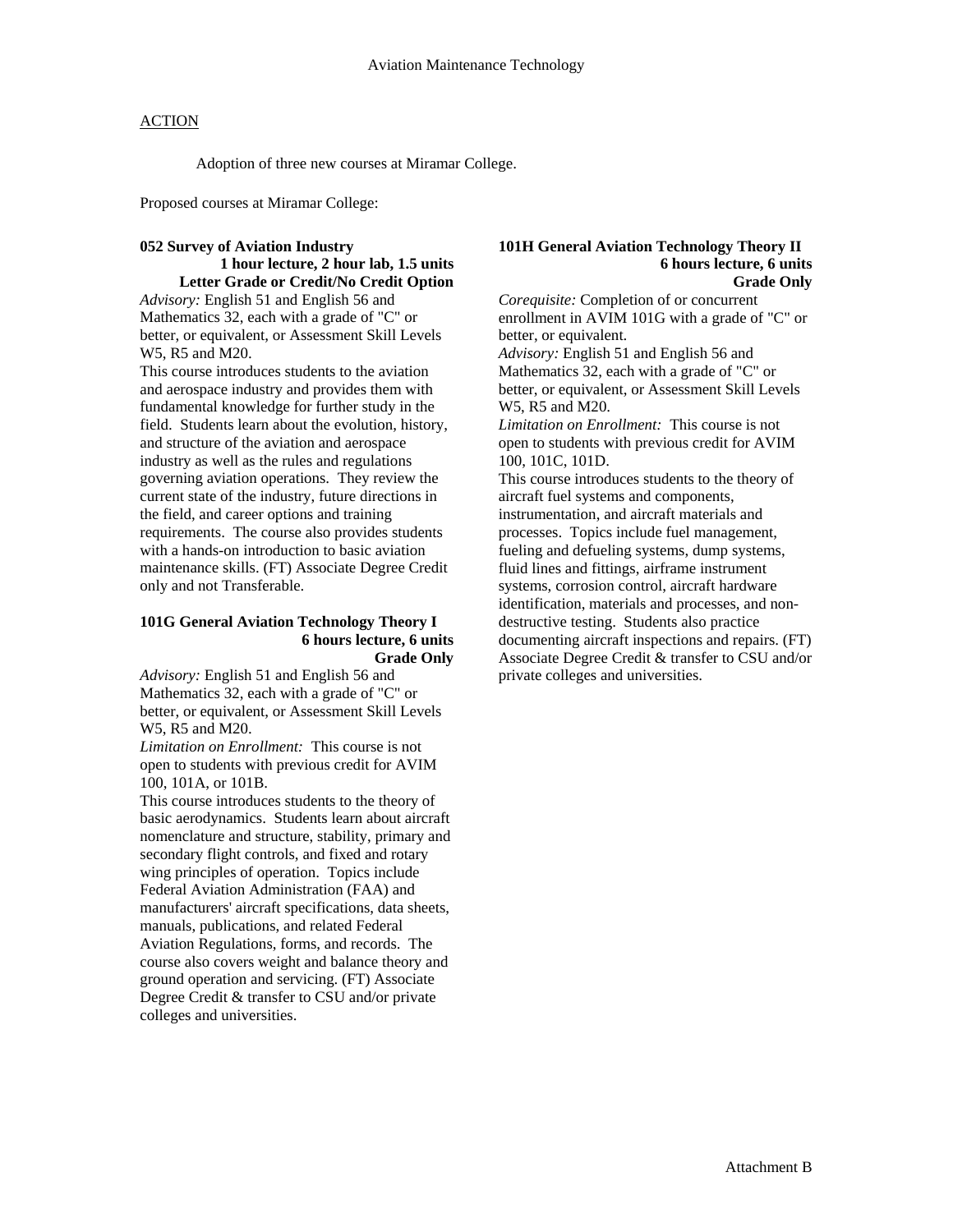Adoption of two new courses at City College.

Proposed courses at City College:

# **124 Engineering Design and Development 2 hours lecture, 3 hours lab, 3 units Grade Only**

This course is a hands-on, project-based study of the field of Engineering Design. Emphasis is placed on providing students with practical knowledge related to the field, including the fundamentals of design, portfolio development, sketching, modeling, dimensioning, presentation, production and marketing. This class is designed for advanced-level high school students interested in engineering or engineering technology. (FT) Associate Degree Credit & transfer to CSU and/or private colleges and universities

# **126 Engineering Computer Integrated Technology**

#### **2 hours lecture, 3 hours lab, 3 units Grade Only**

This course is a hands-on, project-based study of the integration of computers in the field of Engineering. Emphasis is placed on providing students with working knowledge of Computer Modeling, Computer Numerical Control (CNC), Computer-aided Manufacturing (CAM) software, robotics and automation, and Computer Integrated Manufacturing (CIM). This class is designed for advanced-level high school students interested in pursuing an academic or vocational career in engineering or engineering technology. (FT) Associate Degree Credit & transfer to CSU and/or private colleges and universities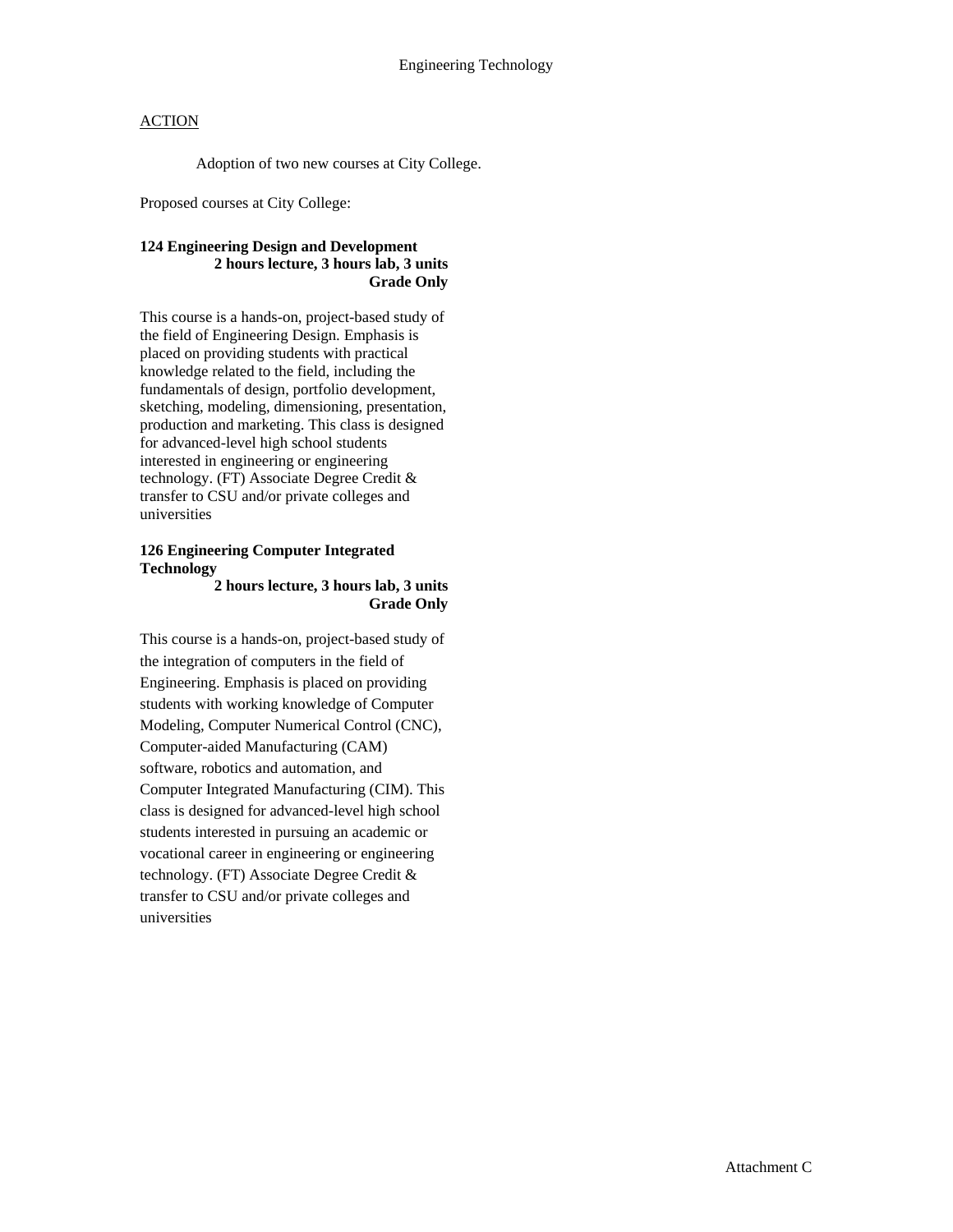Adoption of one new course at Miramar College.

Proposed course at Miramar College:

#### **310O Intermediate Wildland Fire Behavior S-290**

# **1.5 hours lecture, 1.5 units Grade Only**

*Advisory:* English 51 and English 56, each with a grade of "C" or better, or equivalent, or Assessment Skill Levels W5 and R5. This classroom-based skills course prepares prospective supervisors to undertake safe and effective fire management operations. This second course in a series continues developing fire behavior prediction knowledge and skills. Students also focus on fire environment differences and local conditions. (FT) Associate Degree Credit only and not Transferable.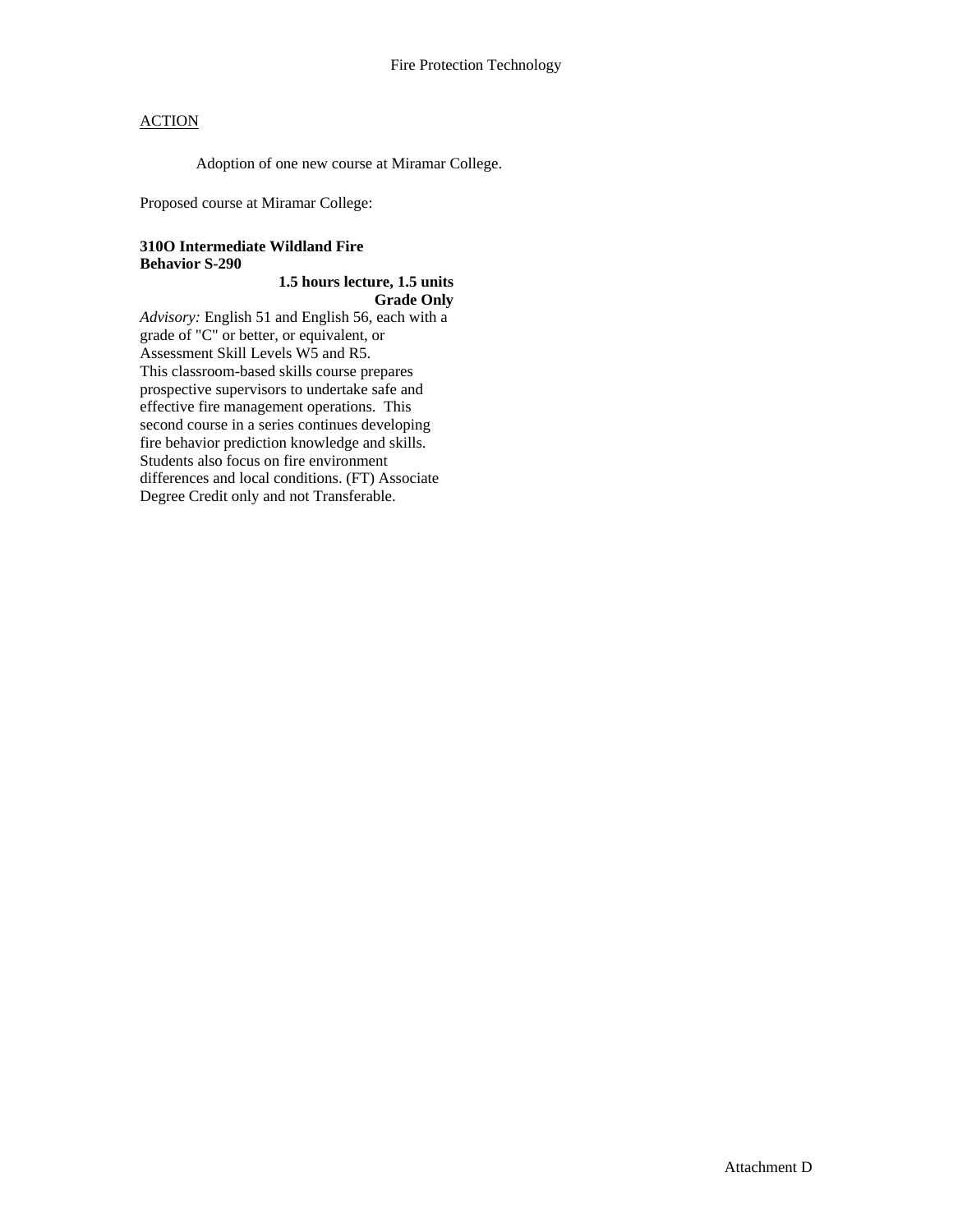Adoption of one new course at Mesa College.

Proposed course at Mesa College:

#### **116 Flash Game Development 3 hours lecture, 3 hour lab, 4 units Grade Only**

*Advisory:* Multimeda 112 and 114, each with a grade of "C" or better, or equivalent. Intended for both game and Web developers, this course will teach how to maximize Flash for the creation of online and standalone games. The entire development process is covered: design, story and character development, the physics and motion of a game, audio issues, optimization, and deployment. The student must have basic prior knowledge of Flash ActionScripting. (FT) Associate Degree Credit & transfer to CSU and/or private colleges and universities.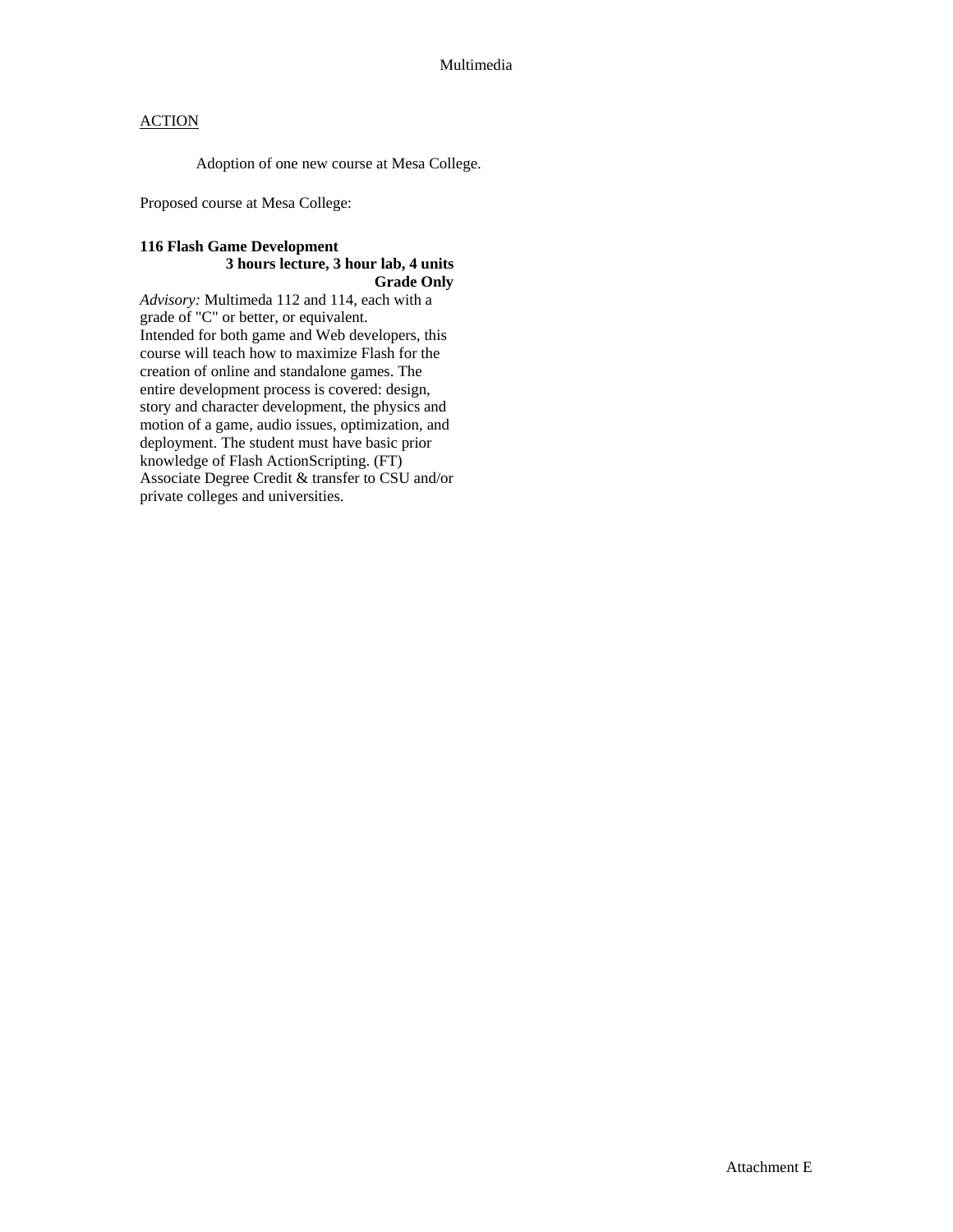#### Music

#### PROGRAM REVIEW

Pursuant to Section 78016 of the Education Code, the following is a program review summary:

- A. Labor Market<sup>1</sup>: : The annual average number of persons employed in the Music Production and Engineering program area for Sound Engineering Technicians are 3,300 in the 2004 employment year. The annual average number of persons employed in the Music Production and Engineering program area for Audio and Video Equipment Technicians are 7,900 in the 2004 employment year. Approximately 800 additional job openings in the area of Sound Engineering Technicians are projected through 2014. Approximately 1,800 additional job openings in the area of Audio and Video Equipment Technicians are projected through 2014.
- B. Duplication<sup>2</sup>: : Similar programs are offered at Southwestern College and Mira Costa College.
- C. Effectiveness<sup>3</sup>: : Program area OR the projected enrollment 60 student for 2008 in a New Program area.
- 1 Information was obtained from [www.labormarketinfo.edd.ca.gov.](http://www.labormarketinfo.edd.ca.gov/)
- 2 Information was obtained by the school dean at San Diego Miramar College from the Region 10 schools 2006- 2007 catalogs.
- 3 Information was obtained from student demand and request at San Diego Miramar College.

#### ACTION

Adoption of New Program at Miramar College.

Proposed New Program at Miramar College:

# **Associate in Science Degree: Music**

# **Music Production and Engineering**

| <b>Courses Required for the Major:</b>          | <b>Units</b> |  |
|-------------------------------------------------|--------------|--|
|                                                 |              |  |
|                                                 |              |  |
|                                                 |              |  |
| MUSI 190, The Electronic Music Studio 3         |              |  |
|                                                 |              |  |
|                                                 |              |  |
| MUSI 205A, Projects in Electronic Music 3       |              |  |
| MUSI 205B, Projects in Electronic Music 3       |              |  |
| MUSI 268A, Beginning Ear Training Laboratory I1 |              |  |
| Total Units $= 26$                              |              |  |